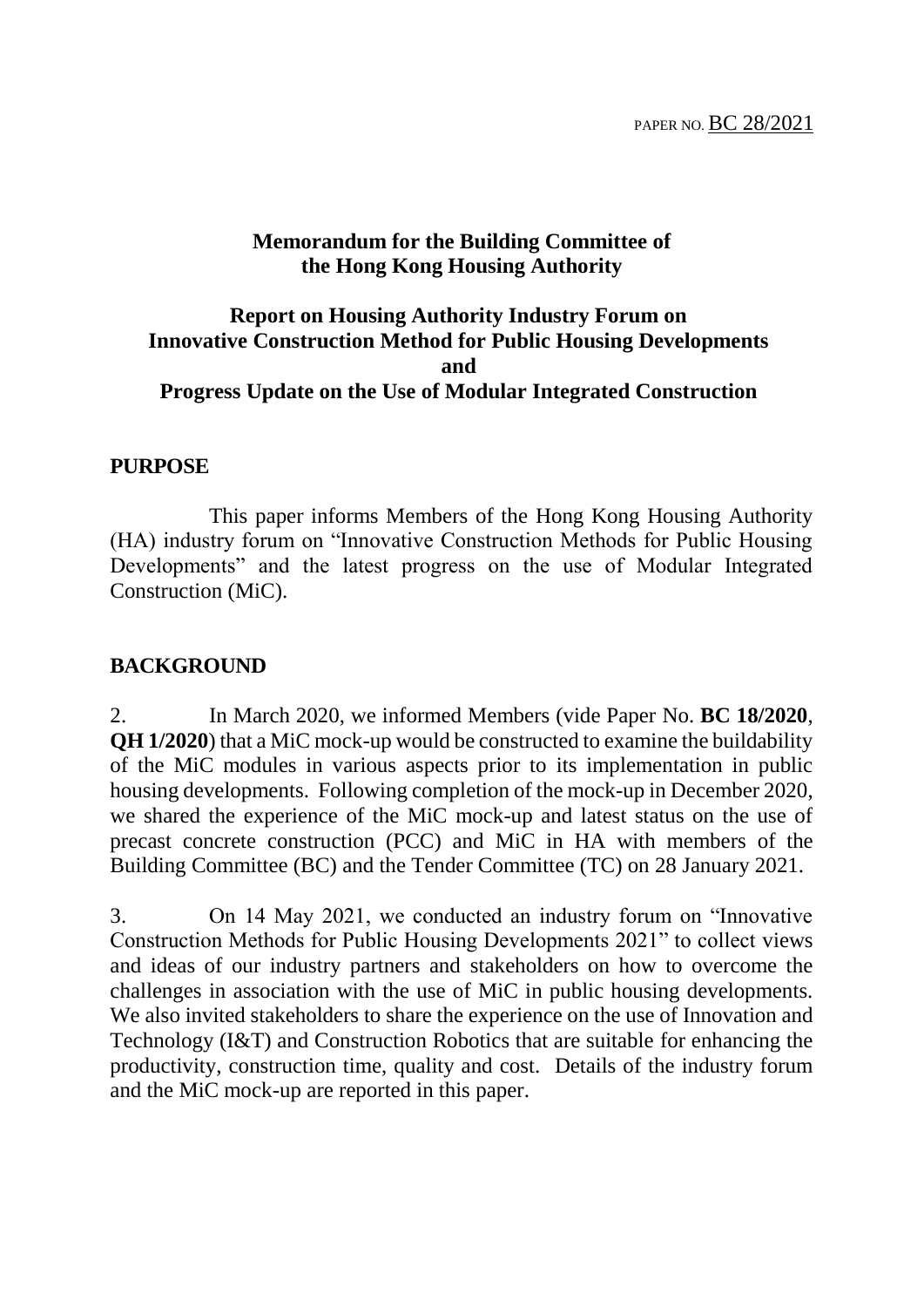#### **INDUSTRY FORUM**

4. The industry forum focused on exchanges and collaboration between HA and the industry in respect of the following three main themes –

#### **(a) Theme 1 - Off-site Prefabrication and MiC**

To tap the industry's ideas on ways for improvement of logistics for off-site prefabrication and MiC in public housing developments;

## **(b) Theme 2 - Innovation and Technology**

To explore applicable I&T solutions which can enhance construction productivity, quality and cost; and

## **(c) Theme 3 - Construction Robotics**

To identify available robotic technologies in the market and to promulgate its usage in public housing developments with a view to reducing the reliance on on-site labour and boosting productivity.

5. Over 500 attendees (see **Annex A)** from BC, TC, research and development institutes, professional institutions, academia, consultants, contractors, specialists, Government Bureaux and Departments took part in the Forum.

6. Panel sessions were held, in which participants discussed how HA could leverage its strengths to promote the wider use of HA's off-site PCC as well as MiC, and to extend the application to mechanical, electrical and plumbing (MEP) installations; pioneering more advanced construction technologies and construction robotics to help boost the public housing productivity; improving site safety standard and avoiding over-reliance on the ageing and diminishing workforce. Details of the discussions are reported below.

# **Theme 1 - Off-site prefabrication and MiC**

# *Accumulation of Experience*

7. The modular construction demands greater design and engineering input to be completed upfront and involves a fundamental change in the design and construction process. Participants generally agreed that it may take some time for the construction professionals and contractors to be familiar with the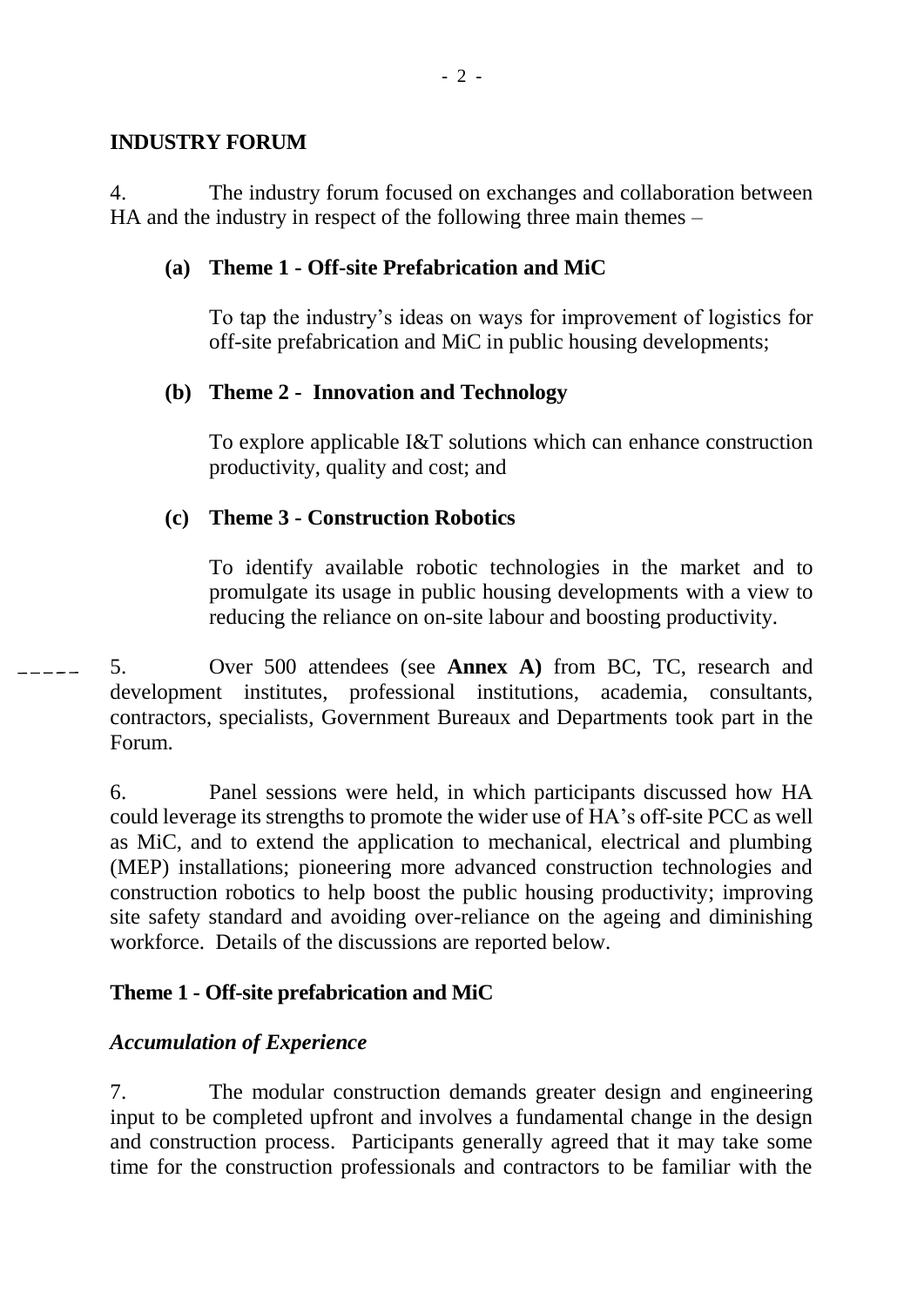intricacies of the MiC modules fabrication and erection before the real edge can be realised. To this end, participants agreed that HA should be prudent in exploring MiC through pilot projects and join hands with the industry to map out the solutions under different site constraints before wider application of MiC in suitable public housing projects.

# *Selection of Suitable MiC Sites*

8. Aside from those projects which have sufficient transportation network, simple site terrain, and availability of storage area nearby, those sites which are either too small or bound by different site constraints (e.g. hilly terrain, limited storage areas, etc.) are not suitable for MiC. Participants called for a careful selection of sites for reaping the benefits to be brought about by the technology.

# *Development of Enhanced Modular Flat Design (MFD) for MiC*

9. As with all the concrete MiC projects, it will be of paramount importance to devise construction-friendly modules which meet the client's requirements in terms of time, cost and quality. In this regard, HA is now working on the enhancement of the MFD to make it more MiC-friendly and at the same time incorporate the wisdom gained in the past few decades from HA's MFD, not only from the designer's perspective but also meeting many other considerations such as internal floor area, flat mix, barrier free access, tenants' and stakeholders' feedback, etc.

# **Theme 2 & 3 - I&T and Construction Robotics**

10. While HA's PCC and MiC may only be part of the solutions and in view of the current and continued shortage in labour, an ageing workforce and workplace safety issues, the Forum put great emphasis on the emerging I&T solutions and automation through the use of construction robotics for increasing productivity, safety and quality. HA has experimented with robots a few years ago in areas such as tile laying, external and internal wall painting, etc. Participants also shared other state-of-the-art technologies that can be used in public housing construction, including the mobile point cloud technology, Simultaneous Localisation and Mapping (SLAM) for reality capture, AI-driven drone inspection of external facades, etc. HA would continue to partner with various stakeholders for exploring and verifying the I&T solutions which help re-engineer, automate and infuse intelligence across different stages of our public housing developments for building smarter and faster in future.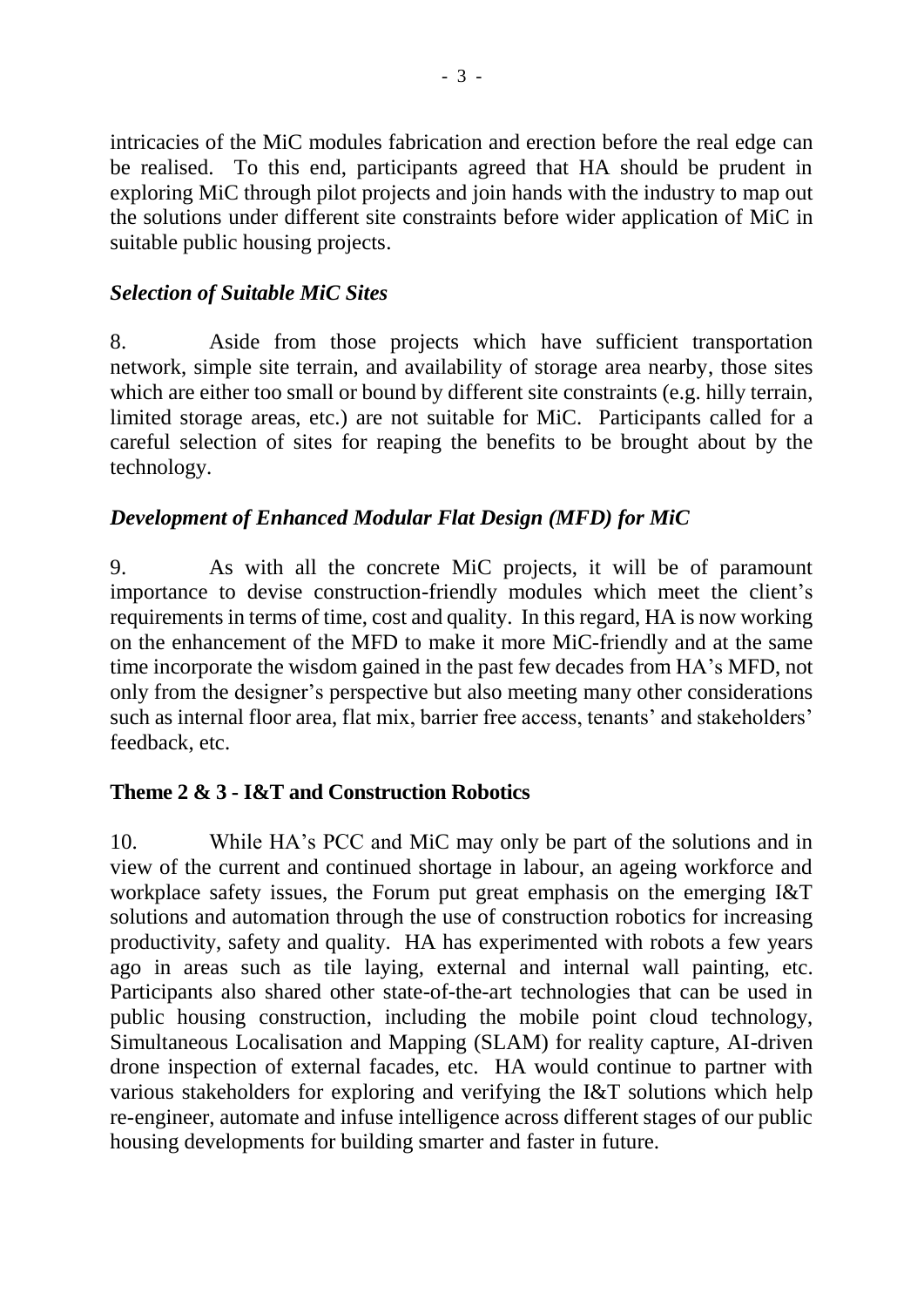## **MiC MOCK-UP**

11. A two-storey MiC mock-up covering four types of modular flat design units (**Annex B** refers) was constructed in the Mainland to test out HA's engineering design modules in the areas of installation, buildability, safety, quality assurance, etc. The MiC mock-up was completed in December 2020. The key findings and associated design enhancements have been incorporated in our first MiC pilot project at Tung Chung Area 99 (TC99).

# *Installation*

12. MiC entails totally different thinking of the entire process of building, including architectural and MEP considerations which must be addressed early and consistently throughout the design and construction process. Moreover, an over-riding principle of a wiring installation deployed in a building constructed using MiC with pre-wired and pluggable components is to reduce the amount of post-installation efforts. We have tried out the pre-installation of most of the architectural finishes, fixtures and fittings as well as electrical wiring and accessories (**Annex C** refers) in the MiC mock-up modules under different arrangements to examine the technical feasibility, construction safety as well as the implication to the construction programme during on-site assembly. Through the mock-up, we have tested whether or not the pre-installed MEP under different configurations of pre-installed wiring arrangements will drive or limit the viability of the modular construction. The most suitable wiring connection method <sup>1Note</sup> will be adopted in HA's MiC projects.

# *Buildability*

13. Problematic dimensional and geometric variabilities may abound in MiC owing to modular geometric conflicts during production and between modules and site interfaces. For such a large volumetric element with at least five interfaces with adjoining modules, the on-site assembly of modules in the mock-up resulted in a lot of step-joints. This triggered a significant challenge in dealing with the excessive geometric variability risks in the factory production of modular components and on-site assembly. We note that the accurate specification of allowable tolerances in MiC is indispensable because imprecision may result in less clemency between manufacturing and on-site erection tolerances. To avoid the need for additional touch-up works, we have specified

 $\overline{a}$ Note Three wiring connection methods between MiC modules were tried in the mock-up. Among which, the method with cables reserved below the slab at adaptable boxes in each MiC module was found most suitable in terms of subsequent connection works on-site.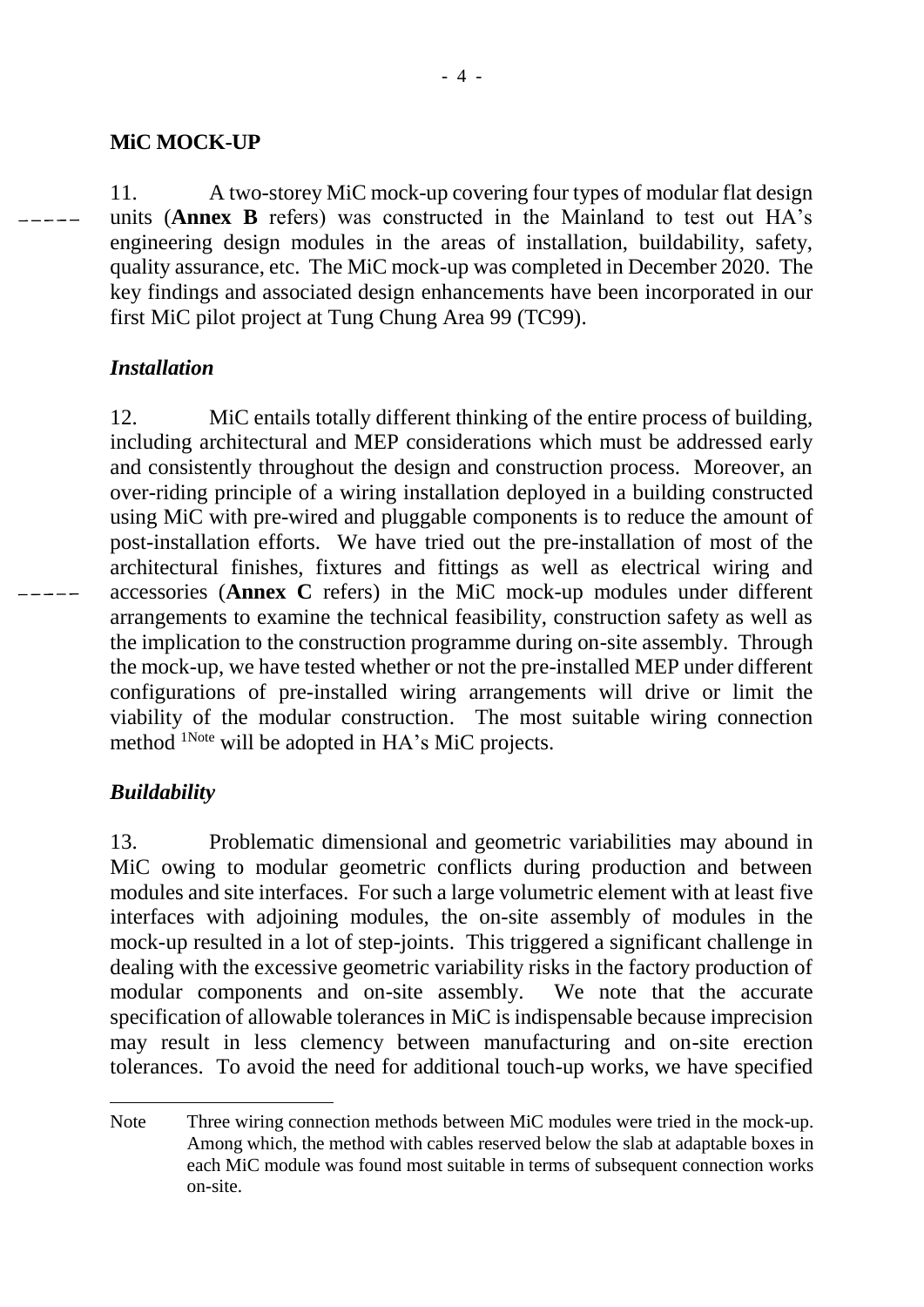allowable tolerances in the specifications, suitable recess at the interfaces for easing after-installation touch-up and adopted semi-precast slab in the MiC modules to allow greater flexibility and tolerance during the installation process.

# *Safety*

14. While it is a common belief that the modular method of construction is safer than traditional construction, it is not without risk. Essentially, the manual handling and operations during modular production and on-site assembly are the recipes for the safety risks, and particular risks associated with the multiple lifting of hoisting heavy modules with weight ranging from 12 to 21 tonnes were identified in the mock-up. In the absence of any bespoke safety risk assessment conducted before, HA will work with the Occupational Safety and Health Council to devise a set of MiC specific safety precaution measures for addressing the manifold risks associated with the operation / lifting of MiC, both at the factory and on-site.

# *Quality Assurance*

15. Nowhere in the construction industry is quality assurance more important than in the MiC. As the majority of work occurs off-site and cannot be rectified once installed, it is imperative for HA to assign competent resident supervision teams for architectural, building services and structural works for assuring the quality of product and its performance. Qualified and experienced resident supervisors at the production factory would be allowed in the pilot project at TC99.

#### **HA's MiC PROJECTS IN THE PIPELINE**

16. In addition to the first MiC pilot project at TC99, we have identified the following public housing projects which are suitable for implementation of  $MiC -$ 

#### *(a) Public Rental Housing (PRH) project at Tak Tin Street*

This project comprises one 33-storey block with 462 flats (14 flats per floor). The piling tender will be issued in Q1, 2023 and the building works is targeted for completion in Q1, 2027. This site is located in an area of busy traffic and with very limited storage area. It will enable us to test out ways to address the site installation logistic issues given the site constraints.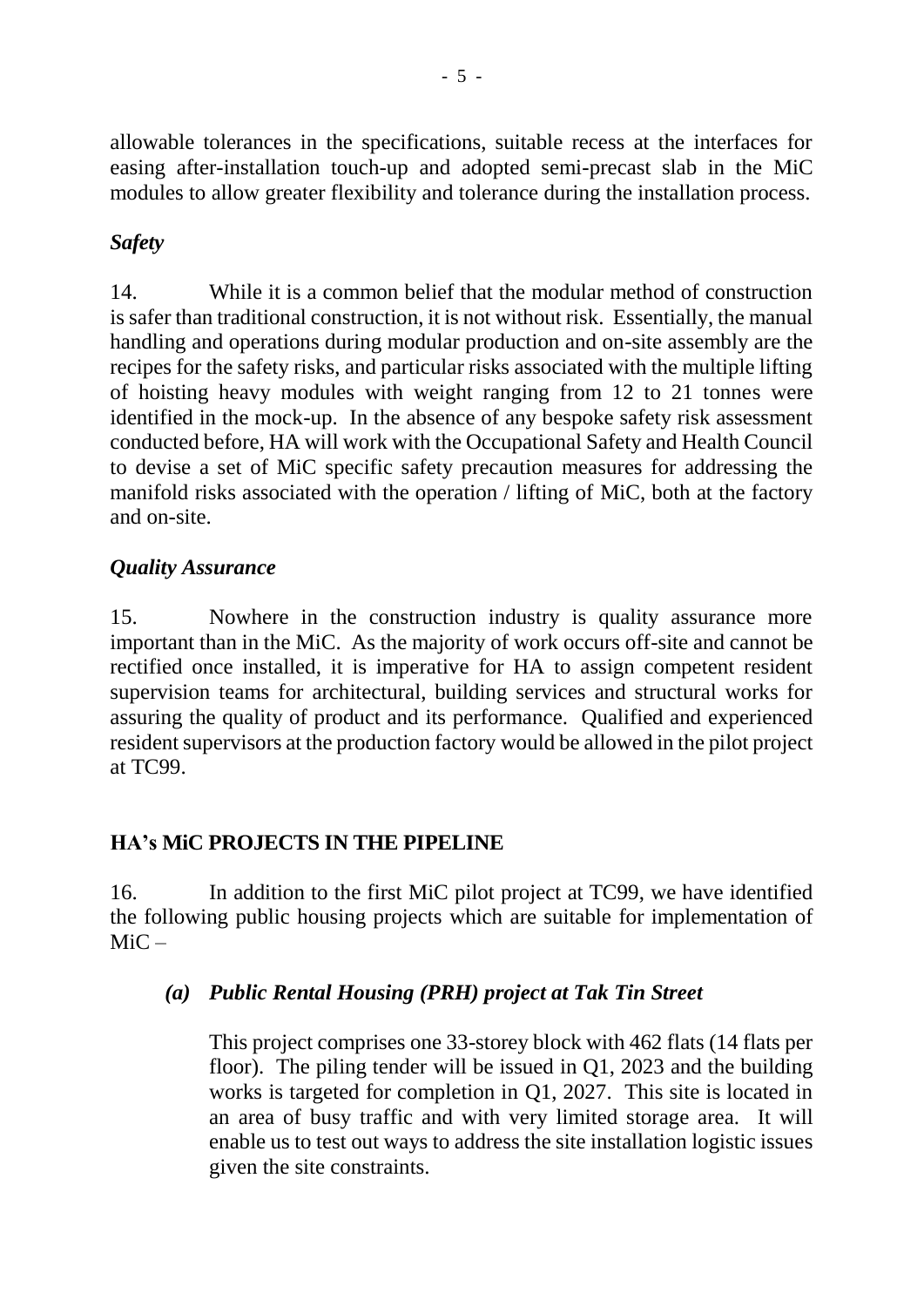#### *(b) Subsidised Sale Flats (SSF) project at Anderson Road Quarry Site R2-6 & R2-7*

This project comprises three blocks with a total of 1 410 flats: two 28-storey blocks (18 flats per floor) at Site R2-6 and one 17-storey block (26 flats per floor) at Site R2-7. The piling tender will be issued in Q3,2021 and the building works for Site R2-7 is targeted for completion in Q4, 2024 while that for Site R2-6 is in Q2, 2025. Since there are other projects of similar scale in the vicinity using conventional construction method, they will serve as a good benchmark for cost and time comparison with the two projects.

#### **WAY FORWARD**

17. HA will spare no effort in driving the industry to get ready for wider application of MiC in public housing developments and collaborating with the industry to resolve challenges identified such as limited suppliers at the upstream, high complexity in structural design for high-rise concrete MiC projects. For sites which are not suitable for MiC, we will continue with the HA's PCC technology. We consider that the two approaches are complementary, and together they contribute to enhance public housing production in terms of time and capacity. We are also actively promoting the use of other technologies such as robotics and the Development Construction Site Monitoring System for site inspection to further enhance productivity.

#### **INFORMATION**

18. This paper is issued for Members' information.

Miss Angie AU YEUNG Secretary, Building Committee Tel No.: 2761 7465 Fax No.: 2761 0019

c.c. Members of the Tender Committee

| File Ref.     | HD(SEDC) 412/24                       |
|---------------|---------------------------------------|
|               | (Development & Construction Division) |
| Date of Issue | 18 June 2021                          |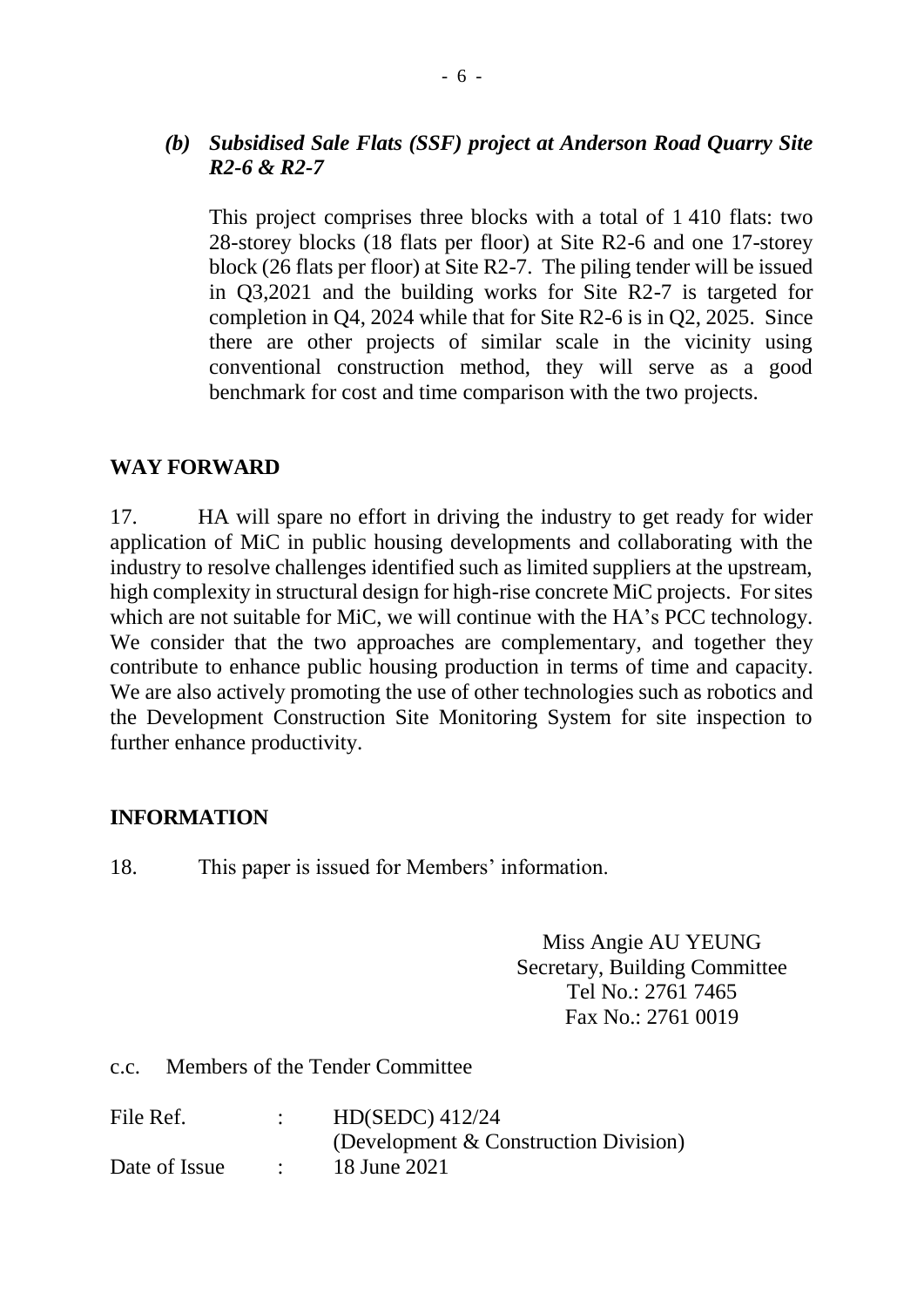#### **LIST OF ANNEXES**

- Annex A : Details of Hong Kong Housing Authority Industry Forum Innovative Construction Methods for Public Housing Developments 2021
- Annex B : MiC Mock-up for Public Housing Developments
- Annex C : Schedules of Pre-installed Finishes, Fixtures and Fittings in MiC Mock-up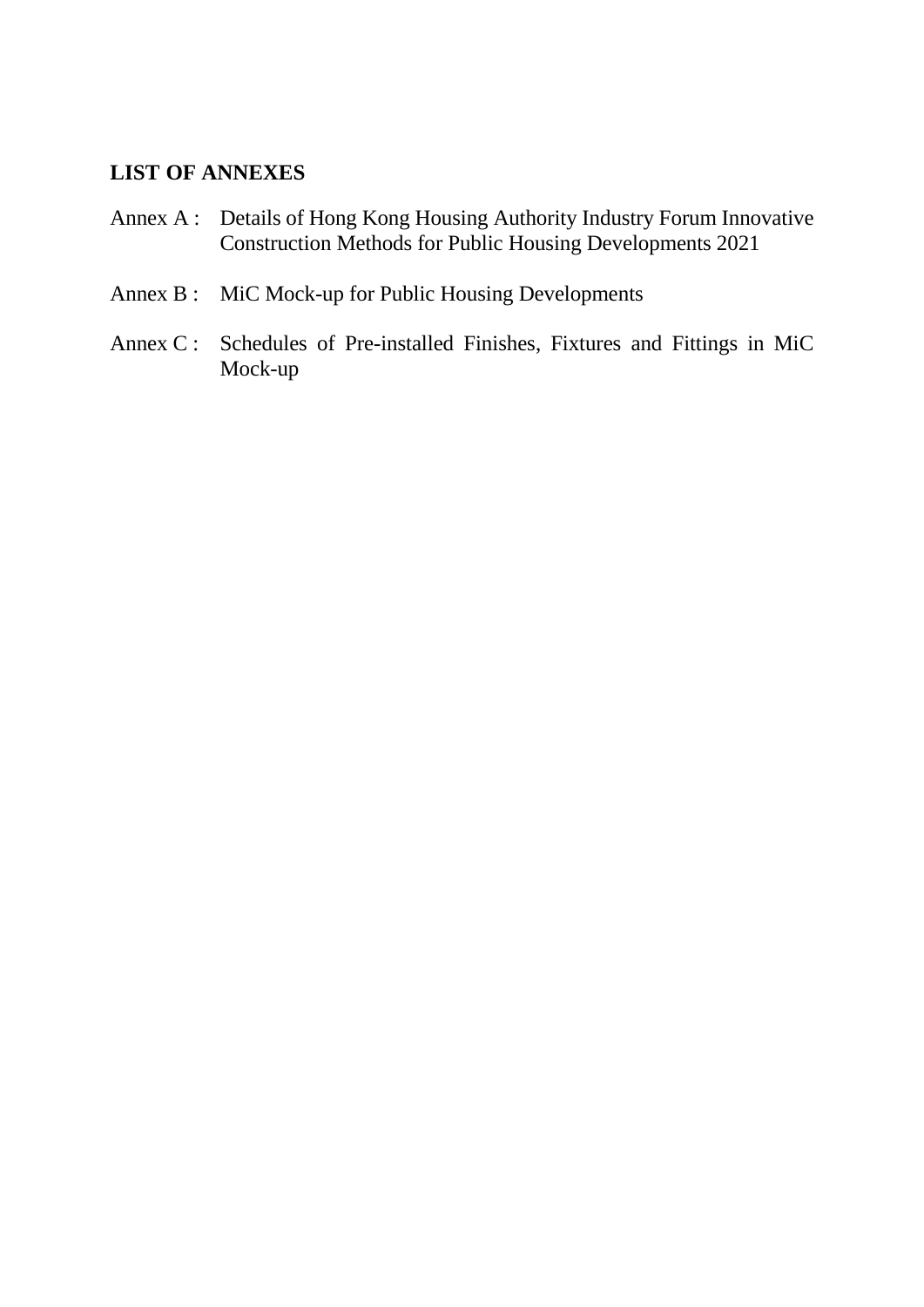## **Annex A (Page 1 of 2)**

#### **Hong Kong Housing Authority Industry Forum Innovative Construction Methods for Public Housing Developments 2021**

# **Programme**

| Date: | 14 May 2021 (Friday)     |
|-------|--------------------------|
| Time: | 2:00 p.m. to $5:50$ p.m. |

| Time                                        | Agenda                                                                                       |  |  |
|---------------------------------------------|----------------------------------------------------------------------------------------------|--|--|
| $13:30 - 14:00$                             | Forum Login                                                                                  |  |  |
| $14:00 - 14:05$                             | Introduction                                                                                 |  |  |
| $14:05 - 14:15$                             | Welcoming Speech [by Stephen K M LEUNG – Deputy Director (Development & Construction),       |  |  |
|                                             | <b>Housing Department]</b>                                                                   |  |  |
| Session 1 - Off-site Prefabrication and MiC |                                                                                              |  |  |
|                                             | Precast Concrete Construction and MiC for Public Housing Developments [by Rayson W H<br>↘    |  |  |
|                                             | WONG – Chief Structural Engineer / Development and Construction, Housing Department]         |  |  |
|                                             | Statutory Requirements for BS Installations for MiC & Opportunity of BS DfMA for Public<br>⋗ |  |  |
| $14:15 - 15:40$                             | Housing Developments [by Henry Y S CHANG – Chief Building Services Engineer / 2,             |  |  |
|                                             | Housing Department]                                                                          |  |  |
|                                             | Water Pump and other BS DfMA Applications [by C K CHAN, The Hong Kong Federation of<br>⋗     |  |  |
|                                             | Electrical and Mechanical Contractors Limited (FEMC)]                                        |  |  |
|                                             | <b>Panel Discussion</b><br>⋗                                                                 |  |  |
| $15:40 - 15:55$                             | <b>Break</b>                                                                                 |  |  |
| Session 2 - Innovation and Technology       |                                                                                              |  |  |
|                                             | Innovation and Technology (I&T) adopted in Public Housing Developments [by Sherman S L<br>➤  |  |  |
|                                             | YIP - Chief Architect / Development and Standards, Housing Department]                       |  |  |
| $15:55 - 16:50$                             | Digital Project Delivery [by Frankie Y M FUNG, Chief Assistant Secretary (Works) 1,<br>⋗     |  |  |
|                                             | Development Bureau]                                                                          |  |  |
|                                             | <b>Panel Discussion</b><br>⋗                                                                 |  |  |
| Session 3 - Construction Robotics           |                                                                                              |  |  |
| $16:50 - 17:45$                             | New Building Works' Inspection - Unmanned Aircraft System coupled with Artificial<br>➤       |  |  |
|                                             | Intelligence(AI) and Building Information Model (BIM) [by Jack W ZHANG, Managing             |  |  |
|                                             | Director, Geosys Hong Kong Ltd]                                                              |  |  |
|                                             | Robotic Construction Technology [by Y H LIU, T Stone Robotic Institute, The Chinese<br>➤     |  |  |
|                                             | University of Hong Kong]                                                                     |  |  |
|                                             | <b>Panel Discussion</b><br>➤                                                                 |  |  |
| $17:45 - 17:50$                             | Closing Remark [by Stephen K M LEUNG – Deputy Director (Development & Construction),         |  |  |
|                                             | Housing Department]                                                                          |  |  |
| 17:50                                       | End of Forum                                                                                 |  |  |

# **Group Photograph**

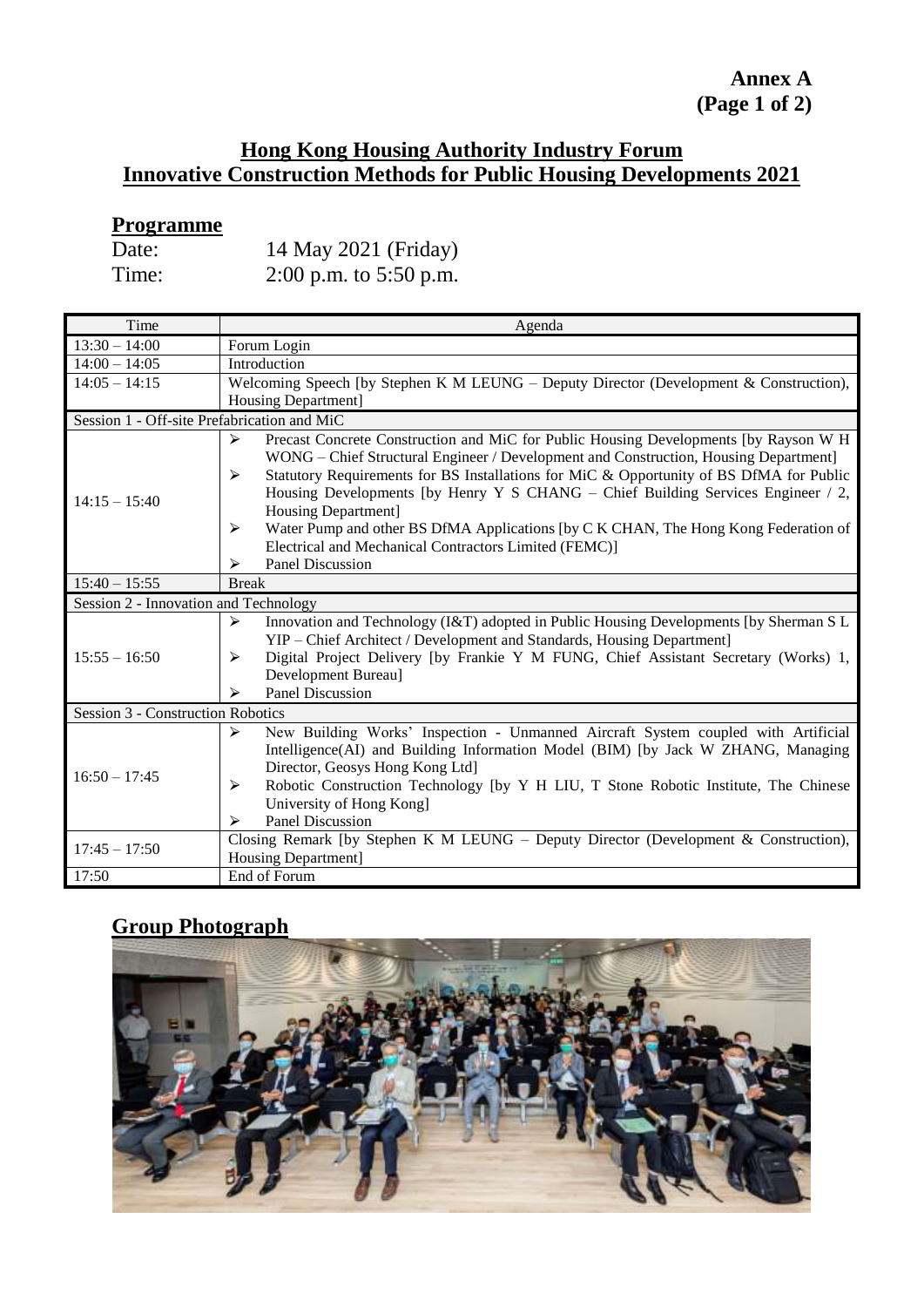#### **Housing Authority Industry Forum Innovative Construction Methods for Public Housing Development 2021**

| $\mathbf{1}$            | <b>BC</b> / <b>TC</b> Members                                                     | 21 | <b>The Hong Kong Construction</b><br><b>Association, Limited</b>                              |
|-------------------------|-----------------------------------------------------------------------------------|----|-----------------------------------------------------------------------------------------------|
| $\overline{2}$          | <b>Development Bureau</b>                                                         | 22 | The Hong Kong Federation of<br><b>Electrical and Mechanical</b><br><b>Contractors Limited</b> |
| 3                       | <b>Architectural Services Department</b>                                          | 23 | The Lift & Escalator Contractors<br><b>Association</b>                                        |
| $\overline{\mathbf{4}}$ | <b>Buildings Department</b>                                                       | 24 | The Chinese University of Hong<br>Kong                                                        |
| 5                       | <b>Civil Engineering and Development</b><br><b>Department</b>                     | 25 | The Hong Kong University of<br><b>Science and Technology</b>                                  |
| 6                       | <b>Electrical &amp; Mechanical Services</b><br><b>Department</b>                  | 26 | The Hong Kong Polytechnic<br>University                                                       |
| $\overline{7}$          | <b>Fire Services Department</b>                                                   | 27 | <b>Technological and Higher</b><br><b>Education Institute of Hong Kong</b>                    |
| 8                       | <b>Transport Department</b>                                                       | 28 | <b>Hong Kong Housing Society</b>                                                              |
| 9                       | <b>Water Supplies Department</b>                                                  | 29 | <b>Geosys Hong Kong Ltd</b>                                                                   |
| 10                      | <b>Construction Industry Council</b>                                              | 30 | <b>Nano and Advanced Materials</b><br><b>Institute Limited</b>                                |
| 11                      | The Hong Kong Institute of<br><b>Architects</b>                                   | 31 | <b>Hong Kong Science &amp; Technology</b><br><b>Parks Corporation (HKSTP)</b>                 |
| 12                      | The Hong Kong Institution of<br><b>Engineers</b>                                  | 32 | <b>T Stone Robotic Institute</b>                                                              |
| 13                      | The Hong Kong Institute of<br><b>Surveyors</b>                                    | 33 | The Hong Kong and China Gas<br><b>Company Limited</b>                                         |
| 14                      | The Chartered Institute of Building                                               | 34 | <b>Hong Kong Telecommunications</b><br>(HKT) Limited                                          |
| 15                      | The Chartered Institute of Plumbing<br>and Heating Engineering                    | 35 | <b>Hong Kong Broadband Network</b><br><b>Limited</b>                                          |
| 16                      | <b>BEAM Society Limited</b>                                                       | 36 | <b>Prefabrication Factories</b>                                                               |
| 17                      | <b>Association of Architectural</b><br><b>Practices</b>                           | 37 | <b>Material Laboratories</b>                                                                  |
| 18                      | <b>Association of Consulting Engineers</b><br>of Hong Kong                        | 38 | <b>Contractors</b>                                                                            |
| 19                      | <b>Hong Kong Electrical Contractors'</b><br><b>Association Limited</b>            | 39 | <b>Consultants</b>                                                                            |
| 20                      | <b>Association of Registered Fire</b><br><b>Services Installation Contractors</b> |    |                                                                                               |

# **List of Participated Stakeholders**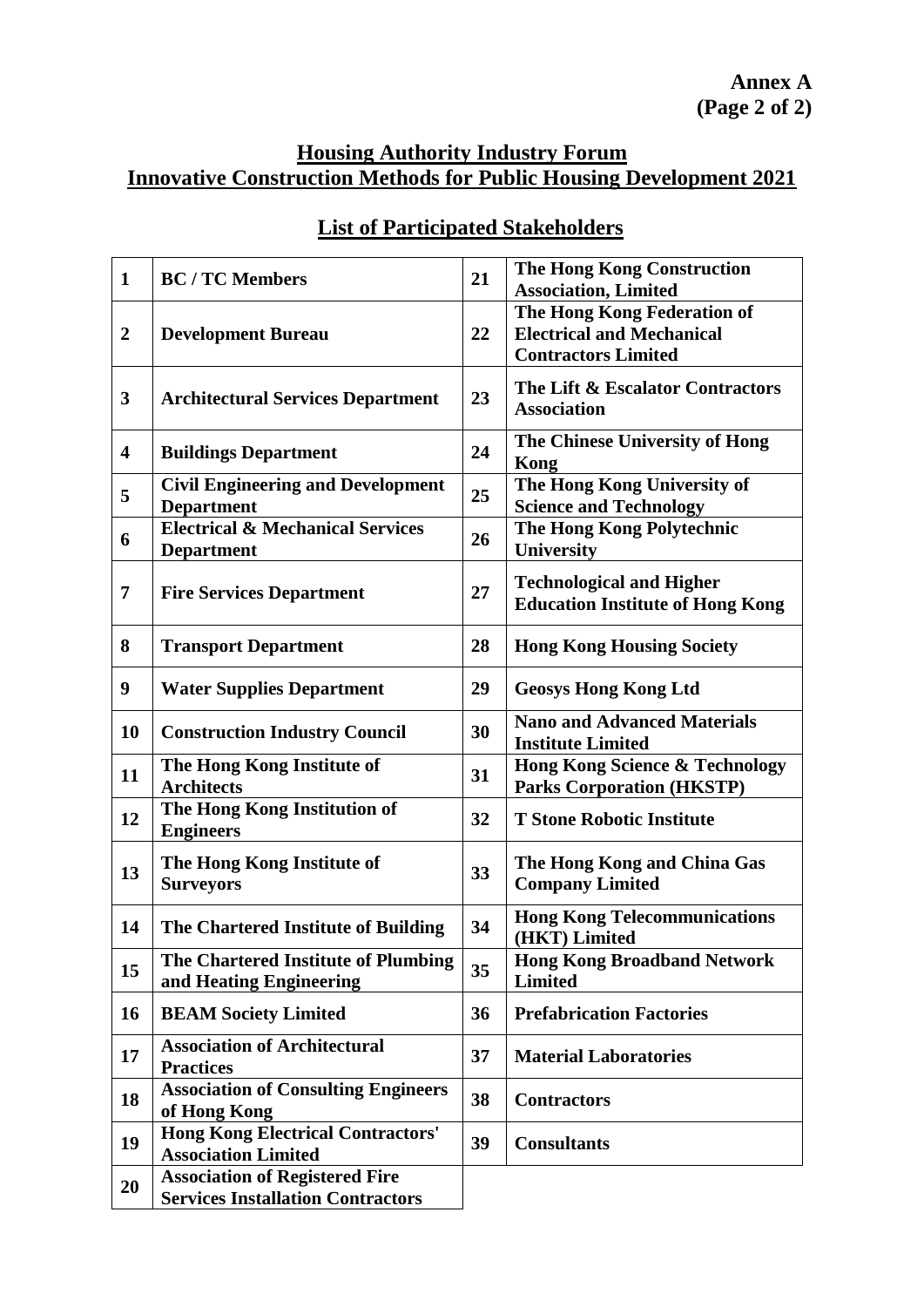# **MiC Mock -up for Public Housing Developments**

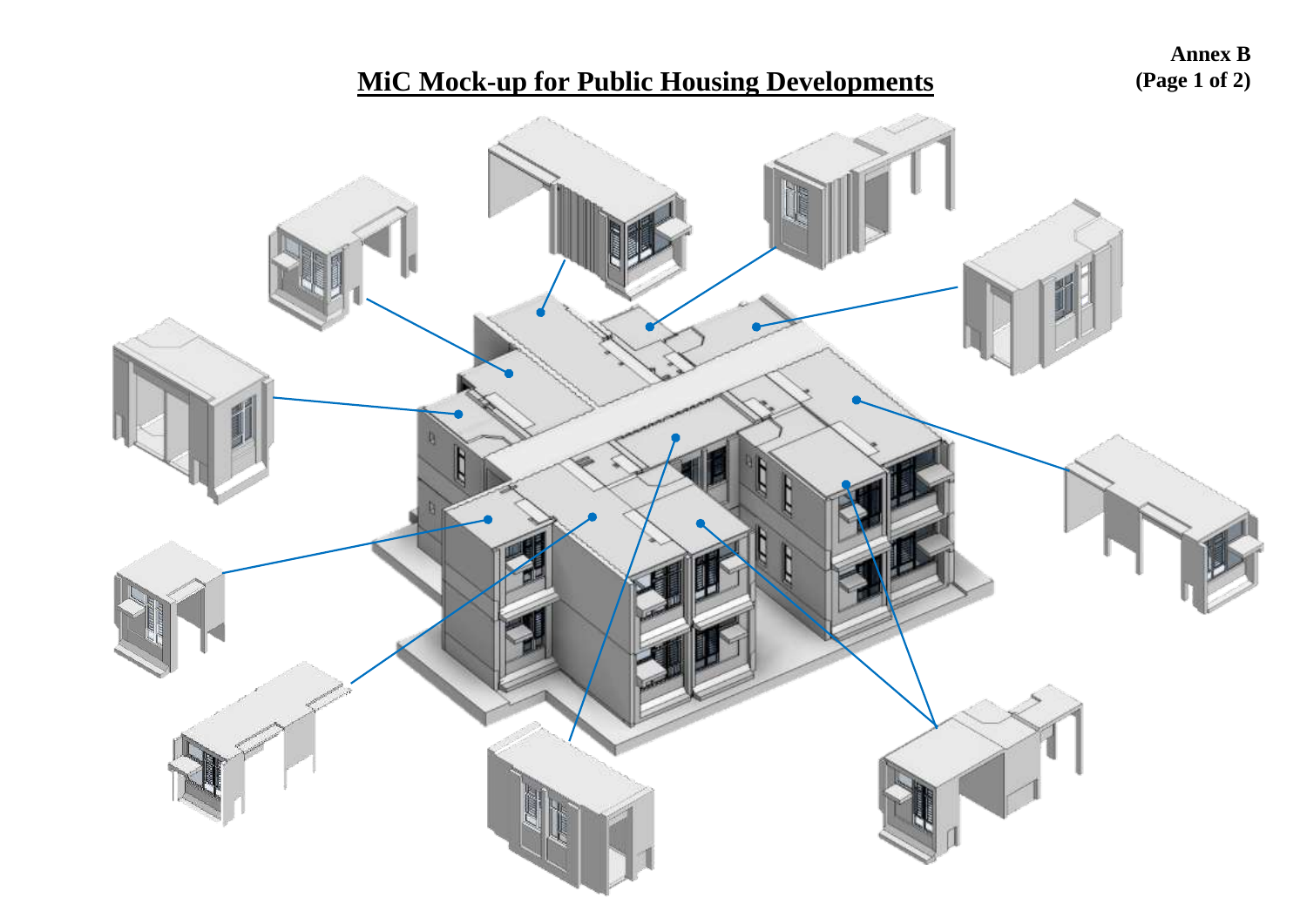# s di di di Le Brita<br>Nationale di Brita MAIA **CERANTI EBVILLE** V  $-$  in milly

**Annex B (Page 2 of 2)**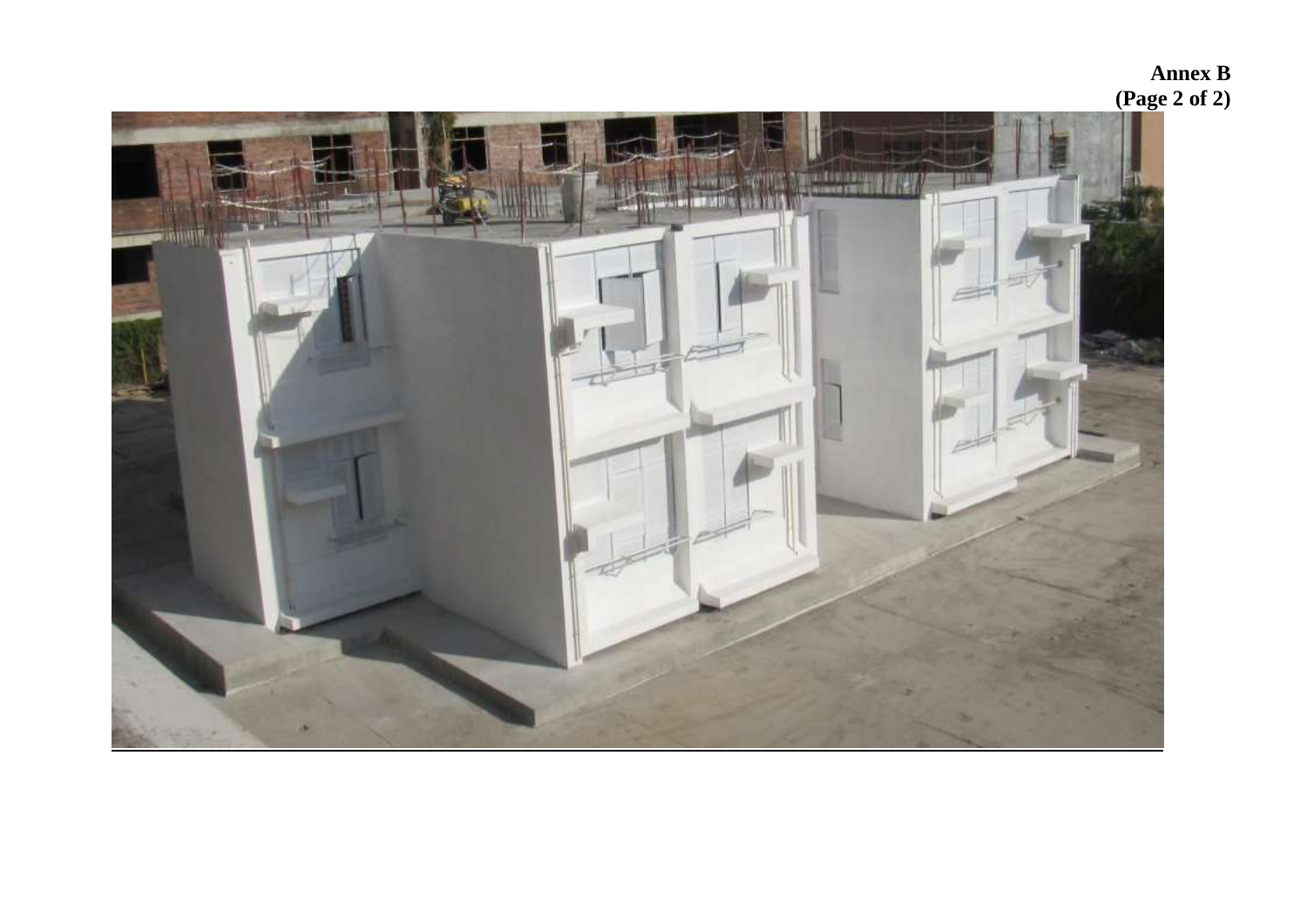# **Pre-installed Architectural Finishes, Fixtures and Fittings in MiC Mock-up**

| <b>Items / Location</b>    |                            | <b>Finishes/Fixtures / Fittings</b>                                                                                                                                                                      | <b>Pre-installed</b> | <b>Installed on-site</b> |
|----------------------------|----------------------------|----------------------------------------------------------------------------------------------------------------------------------------------------------------------------------------------------------|----------------------|--------------------------|
| External wall              |                            | Multi-layer acrylic paint                                                                                                                                                                                | $\checkmark$         |                          |
| Ceiling                    | Entire flat                | Skim coat and internal emulsion paint                                                                                                                                                                    | $\checkmark$         |                          |
| Wall                       | Living<br>Room/<br>Bedroom | Skim coat and internal emulsion paint                                                                                                                                                                    | $\checkmark$         |                          |
|                            | Kitchen /<br>Bathroom      | Ceramic wall tiles, skim coat and internal<br>emulsion paint                                                                                                                                             | $\checkmark$         |                          |
| Floor                      | Living<br>Room/<br>Bedroom | Power float finish                                                                                                                                                                                       |                      |                          |
|                            | Kitchen /<br>Bathroom      | Non-slip homogeneous floor tiles on<br>cement sand screed                                                                                                                                                | $\checkmark$         |                          |
| Door curb /<br>shower curb | Flat<br>entrance           | Concrete curb finished with non-slip<br>granite edging tiles                                                                                                                                             |                      | $\checkmark$             |
|                            | Kitchen /<br>Bathroom      |                                                                                                                                                                                                          | $\checkmark$         |                          |
| Door                       | Flat                       | Fire-rated flat entrance doorset                                                                                                                                                                         |                      | ✓                        |
|                            | entrance                   | Metal gateset with locking devices                                                                                                                                                                       |                      | $\checkmark$             |
|                            | Kitchen                    | Fire-rated doorset                                                                                                                                                                                       | $\checkmark$         |                          |
|                            | Bathroom                   | Folding door / Swing door                                                                                                                                                                                | $\checkmark$         |                          |
| Door<br>ironmongery        | Flat<br>entrance<br>door   | Door viewer, Lever type door handle with<br>lock and Door closer                                                                                                                                         |                      |                          |
|                            | Kitchen                    | Push plate, Pull handle and Door closer                                                                                                                                                                  | $\checkmark$         |                          |
|                            | Bathroom                   | Lockset and handle                                                                                                                                                                                       | $\checkmark$         |                          |
|                            |                            | Lever type door handle and lock                                                                                                                                                                          | $\checkmark$         |                          |
| Aluminium<br>Window        | Entire flat                | Window frame and sash, glazing, window<br>grilles and A/C window                                                                                                                                         | $\checkmark$         |                          |
| Sanitary<br>Wares          | Kitchen                    | Cooking bench and sink with lever type<br>sink mixer                                                                                                                                                     |                      |                          |
|                            | Bathroom                   | Water closet with seat and cover<br>- Wall-hung wash basin with lever type<br>basin mixer<br>Sunken shower area with lever type<br>shower-mixer<br>Flexible hose & shower head<br>- Vertical sliding rod |                      |                          |
| Accessories                | Living<br>Room/<br>Bedroom | Laundry rack holder                                                                                                                                                                                      | $\checkmark$         |                          |
|                            |                            | Laundry rack                                                                                                                                                                                             |                      |                          |
|                            |                            | AC condensation pipes                                                                                                                                                                                    | $\checkmark$         |                          |
|                            | Bathroom                   | Clothes drying rod, grab bar, shower<br>curtain rail, mirror, mirror backing plate,<br>toilet paper holder, soap holder                                                                                  |                      |                          |
| Drainage                   | Kitchen &<br>Bathroom      | All soil / waste / rain water pipes, cross<br>vent pipes and traps at exterior                                                                                                                           |                      |                          |
|                            |                            | All drainage pipes and traps inside flat                                                                                                                                                                 | $\checkmark$         |                          |
|                            |                            | Floor drains                                                                                                                                                                                             | $\checkmark$         |                          |